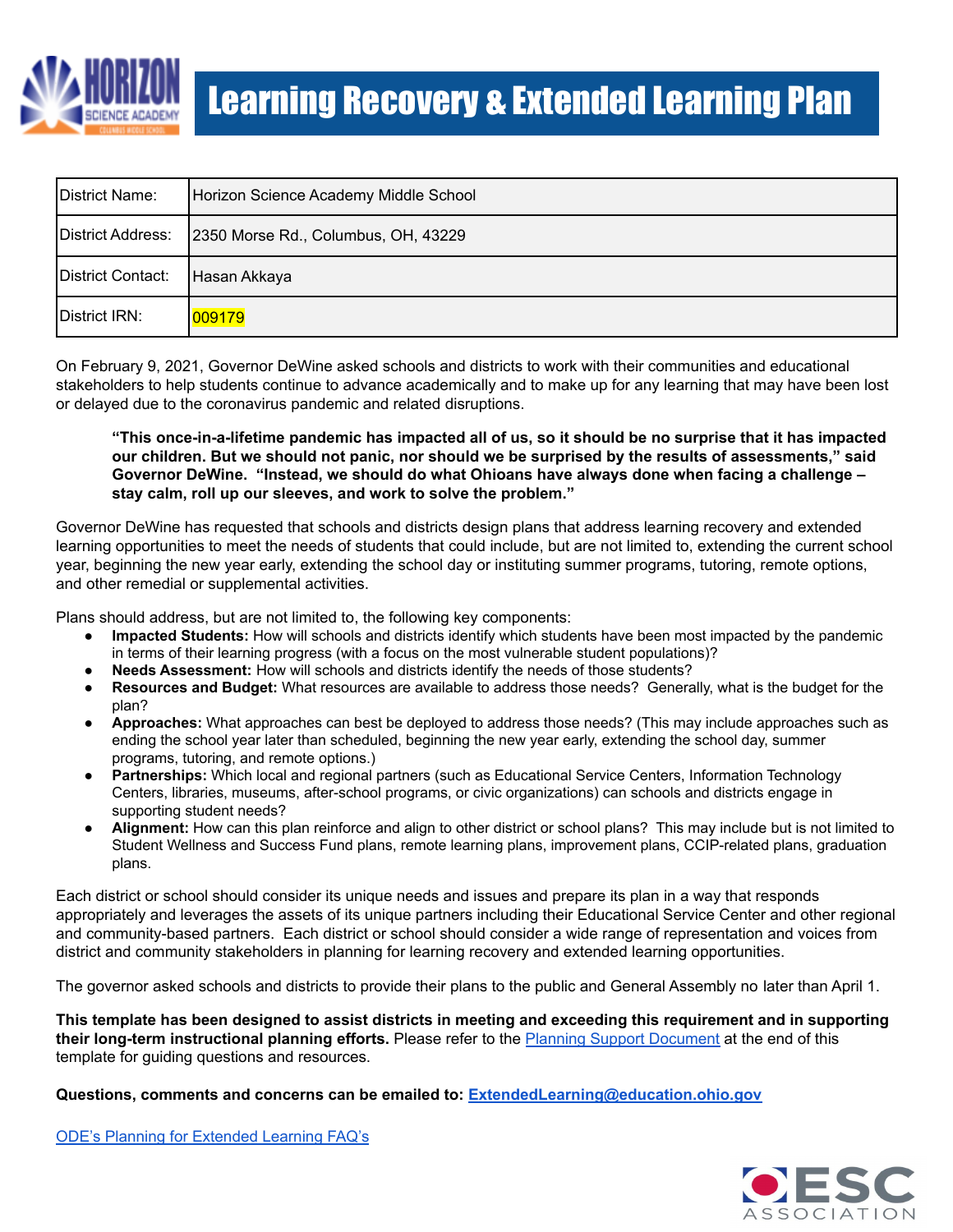

| <b>Identifying Academic Needs</b>                                                                                                      |                                                                                                                                                                                                                                                                                                                                                                                                                                                                                                                                                                                                                                                                                                                                                                                                                                                                                                                                                                                                                                                                                                                                                                                                                                                                                                                                                                                                                                                                                                                       |                                                                                          |
|----------------------------------------------------------------------------------------------------------------------------------------|-----------------------------------------------------------------------------------------------------------------------------------------------------------------------------------------------------------------------------------------------------------------------------------------------------------------------------------------------------------------------------------------------------------------------------------------------------------------------------------------------------------------------------------------------------------------------------------------------------------------------------------------------------------------------------------------------------------------------------------------------------------------------------------------------------------------------------------------------------------------------------------------------------------------------------------------------------------------------------------------------------------------------------------------------------------------------------------------------------------------------------------------------------------------------------------------------------------------------------------------------------------------------------------------------------------------------------------------------------------------------------------------------------------------------------------------------------------------------------------------------------------------------|------------------------------------------------------------------------------------------|
| <b>Impacted</b><br><b>Students:</b>                                                                                                    | How will schools/districts identify which students have been most impacted by the pandemic in<br>terms of their learning progress (with a focus on the most vulnerable student populations including<br>but not limited to disengaged students)?                                                                                                                                                                                                                                                                                                                                                                                                                                                                                                                                                                                                                                                                                                                                                                                                                                                                                                                                                                                                                                                                                                                                                                                                                                                                      |                                                                                          |
| <b>Considerations:</b><br><b>Resources</b> (Existing and Needed)<br>$etc.$ )<br>Reflect, Adjust)<br><b>Core Questions to Consider:</b> | Partnerships (Local/Regional, ESC, ITC, libraries, museums, after-school programs, civic organizations,<br>Alignment (Other District/School Plans, Wellness and Success plans, remote learning plans,<br>improvement plans, CCIP-related plans, graduation plans, student success plans, etc.)<br>Alignment with current OIP five-step processes (1-Identify Critical Needs, 2-Research and Select<br>Evidence-Based Strategies, 3-Plan for Implementation, 4-Implement and Monitor, 5-Examine,<br>What do students need to know?<br>How do we know if they've learned it?<br>How do we intervene for those students who have not learned it?<br>How do extend other opportunities for those who have learned it?                                                                                                                                                                                                                                                                                                                                                                                                                                                                                                                                                                                                                                                                                                                                                                                                     | <b>Budget</b>                                                                            |
| Spring 2021                                                                                                                            | Students will be identified through existing screening measures such as<br>STAR and NWEA assessments. Grades and teacher observations will also<br>be used.<br>The focus for Spring will be on data collection including in person<br>observations, state mandated testing, and standardized testing as mentioned<br>above. The reports available from the standardized tests allow us to pinpoint<br>gaps in specific standards to support students in gap closing.                                                                                                                                                                                                                                                                                                                                                                                                                                                                                                                                                                                                                                                                                                                                                                                                                                                                                                                                                                                                                                                  | Already included in<br>our Budget for the<br>year.                                       |
| Summer 2021                                                                                                                            | Horizon Science Academy Middle school will be offering three summer<br>programs; Teacher Lead Gap Closing Program, Edgenuity Credit Recovery,<br>and Independent Reading Program.<br>The Teacher Lead Gap Closing Program focuses on closing the gap<br>with the students that showed progress but still struggled with<br>learning fully online in the areas of English Language Arts and Math.<br>Teachers will be developing a curriculum that is centered on the<br>foundations of Project Based Learning and targeting standards that<br>the targeted students missed and/or did not meet proficiency in.All<br>students may participate, but the school will be sending special<br>invites to the students that performed low on the school wide STAR<br>and NWEA testing in the areas of ELA and Math.<br>Edgenuity Credit Recovery focuses on giving students that did not<br>pass their current grade level the opportunity to fill in the gaps in the<br>identified core content area over the summer. The students will be<br>closely monitored by a teacher facilitator and have weekly agendas<br>that will target the standards the students did not meet proficiency<br>level based on data from STAR and NWEA. Students will need to<br>complete 100% of the course with a final exam score of at least 60%<br>or be approved by Admin to earn the lost credit<br>The Independent Reading Program is targeted to all students that<br>wish to continue working on their reading skills throughout the | Cost for staff for<br>summer program<br>and services<br><b>Estimated as</b><br>\$50,000. |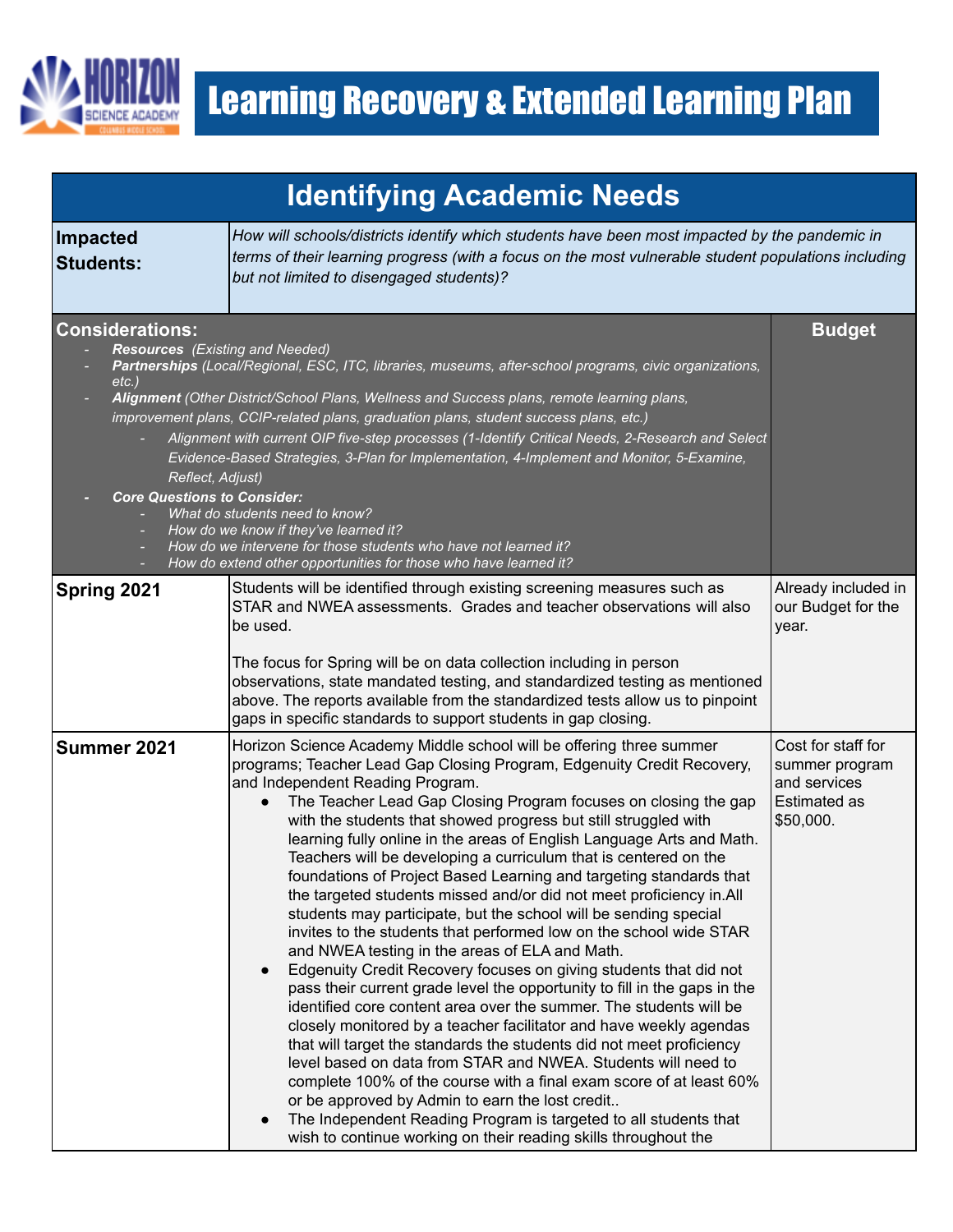

|             | summer.                                                                                                                                                                                                                                                                                                                                                                                                                                                                                                                                                                  |                                                                                              |
|-------------|--------------------------------------------------------------------------------------------------------------------------------------------------------------------------------------------------------------------------------------------------------------------------------------------------------------------------------------------------------------------------------------------------------------------------------------------------------------------------------------------------------------------------------------------------------------------------|----------------------------------------------------------------------------------------------|
| 2021 - 2022 | Horizon Science Academy Middle school will continue to offer<br>$\bullet$<br>targeted summer programs that will focus on closing the gap and<br>credit recovery. Every spring data collected from STAR and NWEA<br>will be evaluated to determine the changes and/or updates that will<br>need to be made to the summer program to help benefit each year's<br>population of students.<br>Offering more after school tutoring both in person and remotely.<br>An option would be to offer Saturday School for half a day with the<br>focus on ELA and Math.              | Estimated cost for<br>staff for summer<br>program and<br>additional school<br>hours.         |
| 2022 - 2023 | Horizon Science Academy Middle school will continue to offer<br>$\bullet$<br>targeted summer programs that will focus on closing the gap and<br>credit recovery. Every spring data collected from STAR and NWEA<br>will be evaluated to determine the changes and/or updates that will<br>need to be made to the summer program to help benefit each year's<br>population of students.<br>Offering more after school tutoring both in person and remotely.<br>$\bullet$<br>An option would be to offer Saturday School for half a day with the<br>focus on ELA and Math. | Estimated cost will<br>be for staff for<br>summer program<br>and additional<br>school hours. |



| <b>Approaches to Address Academic Gap Filling</b><br><b>ASSOCIATION</b> |                                                                                                                                                                                                                                                                                                                                           |  |
|-------------------------------------------------------------------------|-------------------------------------------------------------------------------------------------------------------------------------------------------------------------------------------------------------------------------------------------------------------------------------------------------------------------------------------|--|
| Approaches &<br>Removing/<br>Overcoming<br><b>Barriers</b>              | What approaches will schools/districts use to fill learning needs identified above?<br>What steps will be taken to remove/overcome barriers that may be associated with the "Gap Filling"<br>Approaches" (transportation to tutoring, no data to track/identify specific student needs, funding<br>concerns to support approaches, etc.)? |  |
| <b>Considerations:</b><br><b>Budget</b>                                 |                                                                                                                                                                                                                                                                                                                                           |  |

- *- Resources (Existing and Needed) - Partnerships (Local/Regional, ESC, ITC, libraries, museums, after-school programs, civic organizations, etc.)*
- *- Alignment (Other District/School Plans, Wellness and Success plans, remote learning plans, improvement plans, CCIP-related plans, graduation plans, student success plans, etc.)*
	- *- Alignment with current OIP five-step processes (1-Identify Critical Needs, 2-Research and Select Evidence-Based Strategies, 3-Plan for Implementation, 4-Implement and Monitor, 5-Examine, Reflect, Adjust)*
- *- Core Questions to Consider:*
	- *- What do students need to know?*
	- *- How do we know if they've learned it?*
	- *- How do we intervene for those students who have not learned it? - How do extend other opportunities for those who have learned it?*

**Spring 2021** -Continuing to add additional tutoring time on Fridays during the day for core classes and Fine Arts. -Additional appointments available with teachers for focus on specific content. -Continue use of virtual platforms and hotspots for internet support to Already included in the budget for this year.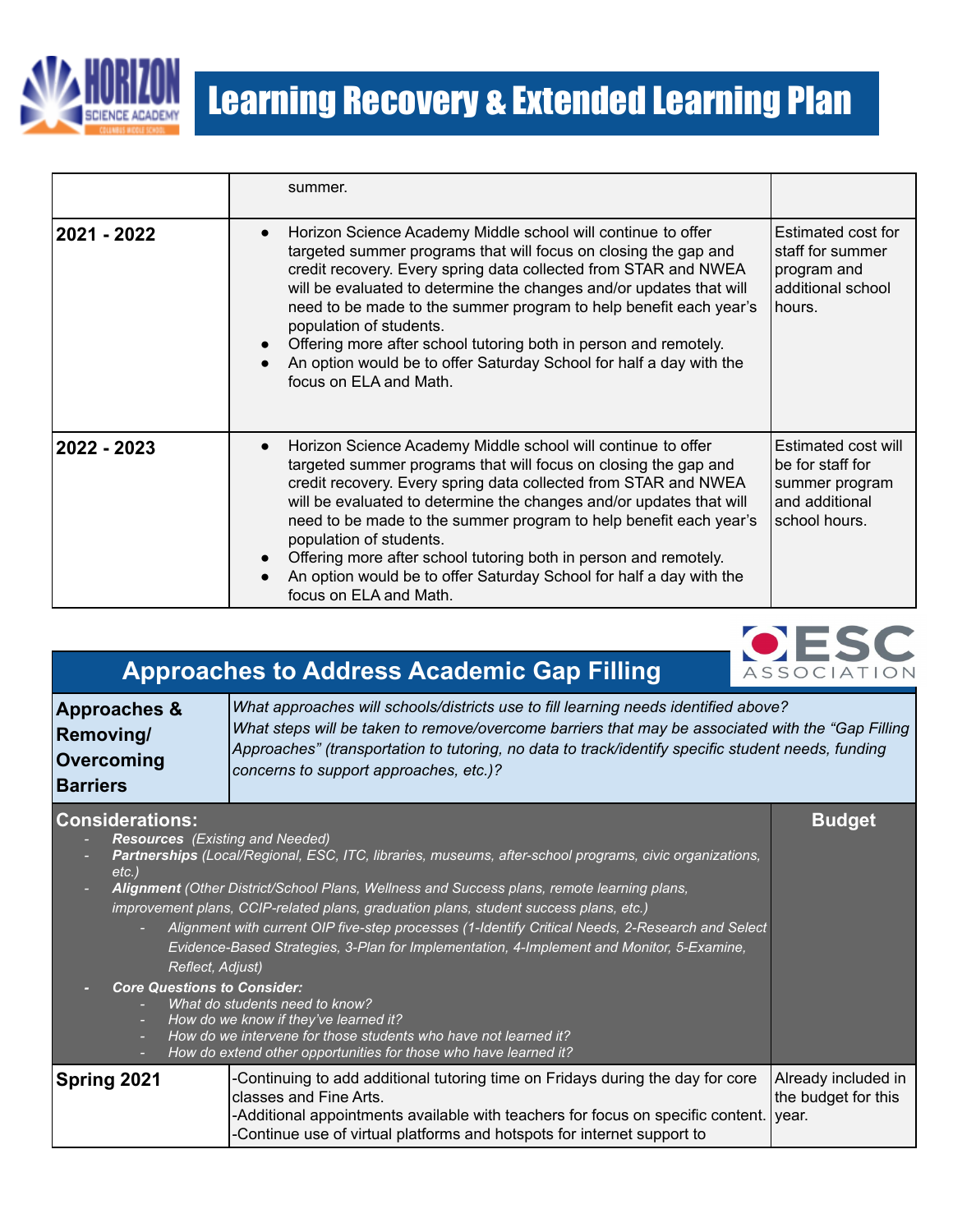

|             | increase access for all students during non-instructional time.                                                                                                                                                                                                                                                                                                                                                                                                                                                                                                                                                                                                                                                                                                                                               |                                                                                                                                                                                                                 |
|-------------|---------------------------------------------------------------------------------------------------------------------------------------------------------------------------------------------------------------------------------------------------------------------------------------------------------------------------------------------------------------------------------------------------------------------------------------------------------------------------------------------------------------------------------------------------------------------------------------------------------------------------------------------------------------------------------------------------------------------------------------------------------------------------------------------------------------|-----------------------------------------------------------------------------------------------------------------------------------------------------------------------------------------------------------------|
| Summer 2021 | Horizon Science Academy Middle School Teacher Lead Gap Closing<br>Program will use the approach of focused curriculum on Project Based<br>Learning designed by teachers. HSA will prepare teachers to conduct this<br>focus curriculum by providing them with opportunities to take professional<br>development in the area of Project Based Learning. To help motivate students<br>to participate HSA will be providing lunch for students while they are in the<br>building, sending out invites to students that will most benefit from this<br>program, and using a hybrid learning model to provide learning.<br>Hotspots are available for 1 year, so they will support the summer program for<br>a virtual option.<br>Screening prior to the start of the school year for any newly enrolled students. | Staff will have the<br>opportunity to<br>participate in free<br>PBL training.                                                                                                                                   |
|             |                                                                                                                                                                                                                                                                                                                                                                                                                                                                                                                                                                                                                                                                                                                                                                                                               |                                                                                                                                                                                                                 |
| 2021 - 2022 | Horizon Science Academy Middle School will continue to offer a summer<br>program that is targeted to our population of students and needs. Every year<br>HSA will evaluate options and resources that will help motivate students to<br>participate. HSA staff will continue to have yearly training and opportunities<br>for additional professional development in the areas of Gap closing and PBL.<br>Use of fall testing to identify areas specific gaps based on standards mastery<br>throughout the school year.<br>Implement project based learning strategies throughout the school<br>Develop standards based grading strategies throughout the year<br>Continue to use ALEKS to support differentiated and individualized skill<br>mastery for all students.                                       | Estimate of<br>\$30,000 for<br>remediation<br>curriculum for tier 2<br>and tier 3 students<br>Estimated cost for<br>training/Professiona<br>I development of<br>staff on<br>Project Based<br>Learning- \$10,000 |
|             | Identify and purchase curriculum to provide and support Tier 2 interventions<br>in language arts. We are currently investigating Lexia to provide this support.                                                                                                                                                                                                                                                                                                                                                                                                                                                                                                                                                                                                                                               |                                                                                                                                                                                                                 |
| 2022 - 2023 | Horizon Science Academy Middle School will continue to offer a summer<br>program that is targeted to our population of students and needs. Every year<br>HSA will evaluate options and resources that will help motivate students to<br>participate. HSA staff will continue to have yearly training/professional<br>development and opportunities for additional professional development in the<br>areas of Gap closing and PBL.                                                                                                                                                                                                                                                                                                                                                                            | Estimate of<br>\$30,000 for<br>remediation<br>curriculum for tier 2<br>and tier 3 students<br>Estimated cost for                                                                                                |
|             | Continue using universal screener (MAP testing) to identify targeted areas of<br>need for gap closing. Increase staff mastery of differentiation strategies for<br>various tiers of support. Strengthen access and targeted approach to Title I<br>reading and math classes.<br>Continue and refine implementation of project based learning strategies<br>Implement standards based grading strategies                                                                                                                                                                                                                                                                                                                                                                                                       | training/Professiona<br>I development of<br>staff on<br>Standard based<br>grading-\$10,000                                                                                                                      |
|             |                                                                                                                                                                                                                                                                                                                                                                                                                                                                                                                                                                                                                                                                                                                                                                                                               |                                                                                                                                                                                                                 |

### **Approaches to Identify Social & Emotional Needs**

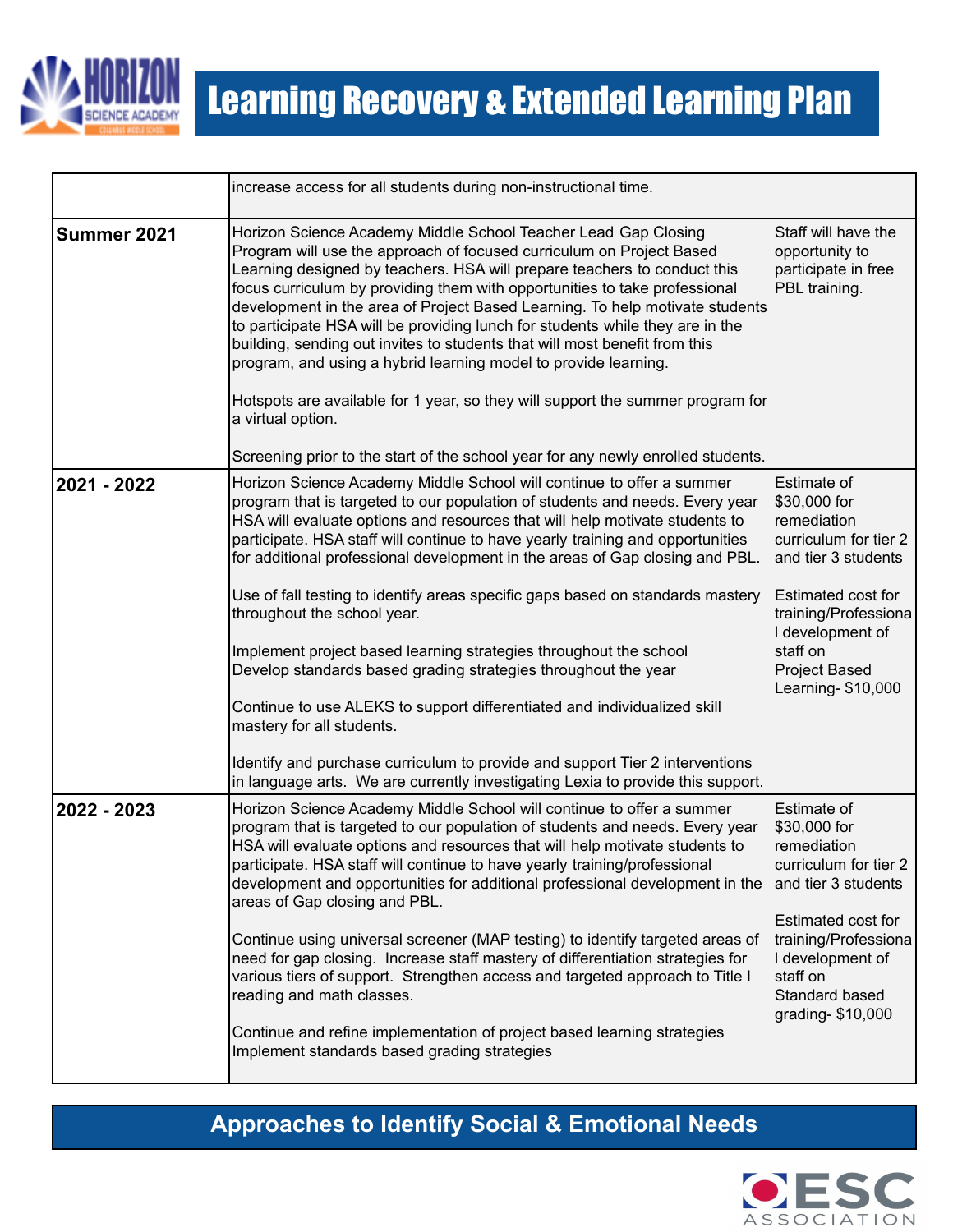

| Impacted<br><b>Students:</b>                                                 | How will schools/districts identify which students have been most impacted by the pandemic in<br>terms of their social/emotional needs (with a focus on the most vulnerable student populations<br>including but not limited to disengaged students)?                                                                                                                                                             |                                                                                                          |
|------------------------------------------------------------------------------|-------------------------------------------------------------------------------------------------------------------------------------------------------------------------------------------------------------------------------------------------------------------------------------------------------------------------------------------------------------------------------------------------------------------|----------------------------------------------------------------------------------------------------------|
| <b>Considerations:</b><br><b>Resources</b> (Existing and Needed)<br>$etc.$ ) | Partnerships (Local/Regional, ESC, ITC, libraries, museums, after-school programs, civic organizations,<br>Alignment (Other District/School Plans, Wellness and Success plans, remote learning plans,<br>improvement plans, OIP, CCIP-related plans, graduation plans, student success plans, etc.)                                                                                                               | <b>Budget</b>                                                                                            |
| Spring 2021                                                                  | HSA is currently using Panorama Education survey tools to identify student<br>and family needs.<br>Partnerships include ADAMH, Providers for Healthy Living, NCH, Girl Scouts,<br>community refugee imigration services (CRIS)<br>Counselor referral and RTI forms for staff, students, and families.<br>Teachers will notify the counselor of any classroom/individual SEL issues<br>during weekly PLC meetings. | In budget currently                                                                                      |
| Summer 2021                                                                  | Provide SEL/Mental Health information for parents to assess their student<br>over the summer. (Example: Signs and Symptoms of Depression/Anxiety<br>and)<br>Partnerships include ADAMH, Providers for Healthy Living, and NCH to<br>provide virtual or in-person workshops and education.<br>Training in restorative practices and mental health issues and concerns for all<br>staff                             | No additional cost<br>at this time due to<br>ADAMH funding for<br>grant.                                 |
| 2021 - 2022                                                                  | HSA is currently using Panorama Education survey tools to identify student<br>and family needs.<br>SAEBRS screening tool to be administered in the Fall to all students.                                                                                                                                                                                                                                          | <b>Estimate for</b><br><b>SAEBERS</b><br>screening tool and<br>Professional<br>Development<br>\$2,750.00 |
| 2022 - 2023                                                                  | Continue to identify student, staff, and family needs based on current trends<br>and mental health concerns.<br>Curriculum review for all areas for diversity, inclusion, and SEL components                                                                                                                                                                                                                      | <b>Estimate for</b><br>inclusive resources                                                               |

| <b>Approaches to Address Social and Emotional Need</b> |                                                                                                                                                                                            |
|--------------------------------------------------------|--------------------------------------------------------------------------------------------------------------------------------------------------------------------------------------------|
| <b>Approaches &amp;</b>                                | What approaches will schools/districts use to address social and emotional needs identified<br>above? What steps will be taken to remove/overcome barriers that may be associated with the |

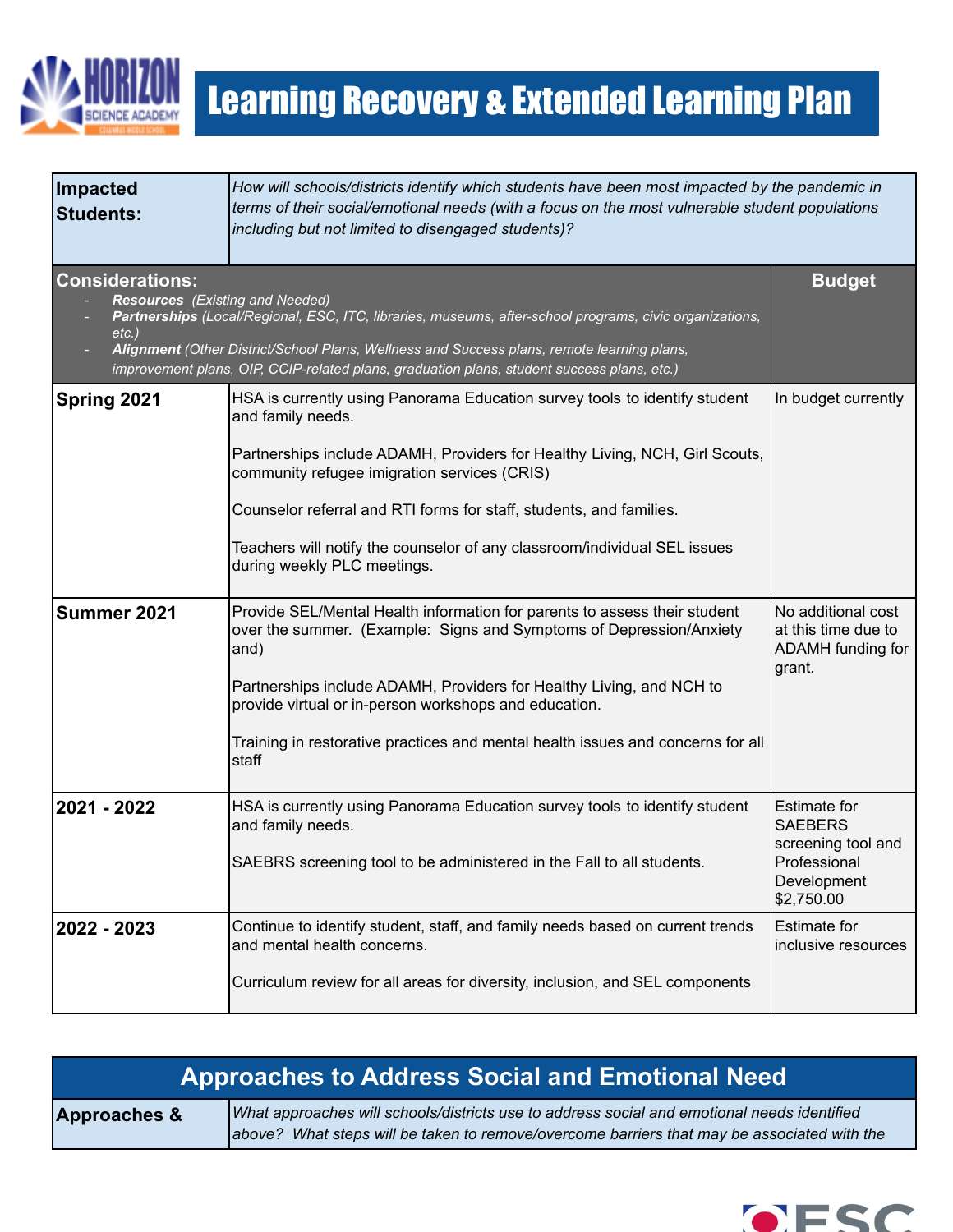

| Removing/<br>Overcoming<br><b>Barriers</b>                                   | social/emotional needs" (transportation to support services, no data to track/identify specific<br>student needs, funding concerns to support approaches, etc.)?                                                                                                                                                                                                                                                                                                                                                |                                                                                                                                            |
|------------------------------------------------------------------------------|-----------------------------------------------------------------------------------------------------------------------------------------------------------------------------------------------------------------------------------------------------------------------------------------------------------------------------------------------------------------------------------------------------------------------------------------------------------------------------------------------------------------|--------------------------------------------------------------------------------------------------------------------------------------------|
| <b>Considerations:</b><br><b>Resources</b> (Existing and Needed)<br>$etc.$ ) | Partnerships (Local/Regional, ESC, ITC, libraries, museums, after-school programs, civic organizations,<br>Alignment (Other District/School Plans, Wellness and Success plans, remote learning plans,<br>improvement plans, CCIP-related plans, graduation plans, student success plans, etc.)                                                                                                                                                                                                                  | <b>Budget</b>                                                                                                                              |
| Spring 2021                                                                  | PBIS Tier 1, 2, 3 Interventions<br>Weekly classroom Advisory sessions focusing on SEL skills.<br>Counselor led discussions with students and groups.<br>Provide brochures/pamphlets to all students regardless of educational<br>placement.<br>Parent engagement seminars lead school staff and community agencies.<br>(Nationwide Children's Hospital, CRIS, Providers for Healthy Living)<br>Students have access to the Counselor classroom.                                                                 | In budget currently                                                                                                                        |
| Summer 2021                                                                  | Community resource website available to the public for ongoing SEL and<br>mental health support.<br>Bi-weekly robo-call promoting mental health awareness and resources.<br>Review advisory content. Identify curriculum or resources to support advisory<br>curriculum                                                                                                                                                                                                                                         | <b>Estimate for</b><br>advisory curriculum                                                                                                 |
| 2021-2022                                                                    | Continue using the following supports based on student needs:<br>PBIS Tier 1, 2,3 Interventions<br>Weekly classroom Advisory sessions focusing on SEL skills.<br>Counselor led discussions with students and groups.<br>Provide brochures/pamphlets to all students regardless of educational<br>placement.<br>Parent engagement seminars lead school staff and community agencies.<br>(Nationwide Children's Hospital, CRIS, Providers for Healthy Living)<br>Students have access to the Counselor classroom. | Estimated cost for<br>brochures and<br>pamphlets<br><b>Estimated cost for</b><br>parent seminars<br><b>Estimate for PBIS</b><br>incentives |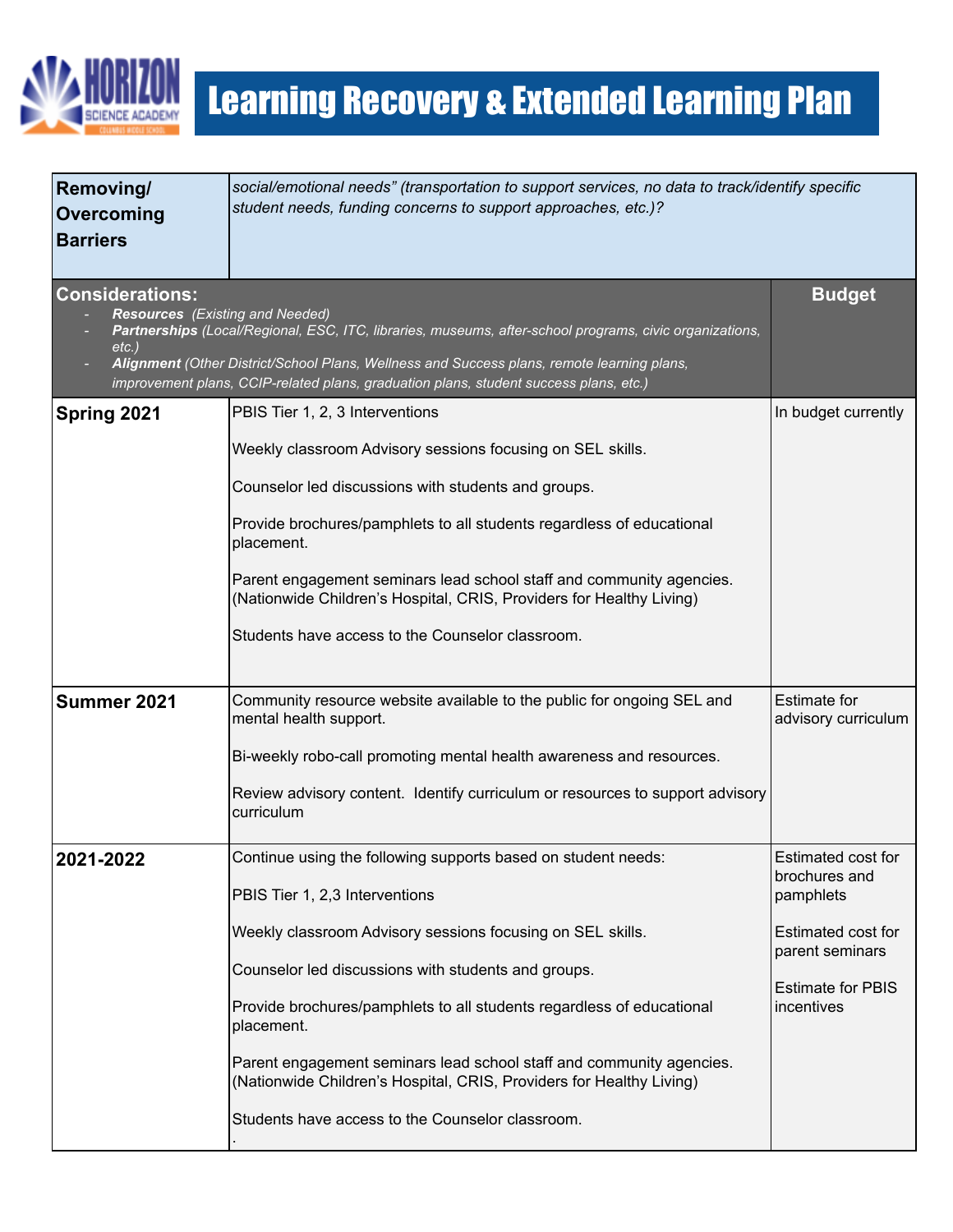

| 2022-2023 | Continue using the following supports based on student needs:<br>PBIS Tier 1, 2,3 Interventions                                              | Estimated cost for<br>brochures and<br>pamphlets. |
|-----------|----------------------------------------------------------------------------------------------------------------------------------------------|---------------------------------------------------|
|           | Weekly classroom Advisory sessions focusing on SEL skills.                                                                                   | <b>Estimated cost for</b><br>parent seminars.     |
|           | Counselor led discussions with students and groups.                                                                                          | Estimate for PBIS                                 |
|           | Provide brochures/pamphlets to all students regardless of educational<br>placement.                                                          | lincentives.                                      |
|           | Parent engagement seminars lead school staff and community agencies.<br>(Nationwide Children's Hospital, CRIS, Providers for Healthy Living) |                                                   |
|           | Students have access to the Counselor classroom.                                                                                             |                                                   |
|           |                                                                                                                                              |                                                   |
|           |                                                                                                                                              |                                                   |

## PLANNING SUPPORT DOC



<span id="page-6-0"></span>As stated by ODE, this is not a one-size-fits-all exercise. Each district or school should consider its unique needs and issues and prepare its plan in a way that responds appropriately and

leverages the assets of its unique partners. The template above has been designed to be as adaptable as possible given the wide range of district experiences and needs. The pages below in the Planning Support Document are designed to assist districts as they think through the nuances that may be significant to their respective district. Educational Service Centers are here to support. Some schools and districts may choose to have similar plans to facilitate effective implementation. ESCs may be able to provide coordination for such collaborative approaches. The following planning support document is provided to assist teams in thinking through the planning process. Additionally, rather than an exhaustive list of resources that quickly becomes overwhelming and outdated, a few key elements have been provided to assist in planning. Districts may also want to consult ODE's Reset and [Restart](http://education.ohio.gov/Topics/Reset-and-Restart) website and planning guide. Additional planning resources are also available at [http://reframingeducation.org/.](http://reframingeducation.org/) This decision-making framework was developed by Ohio's network of ESCs to assist districts in having authentic conversations about instructional expectations and making plans to reframe education moving forward; we encourage districts to reach out to their ESCs for additional support as needed.

### **ACADEMIC PLANNING**

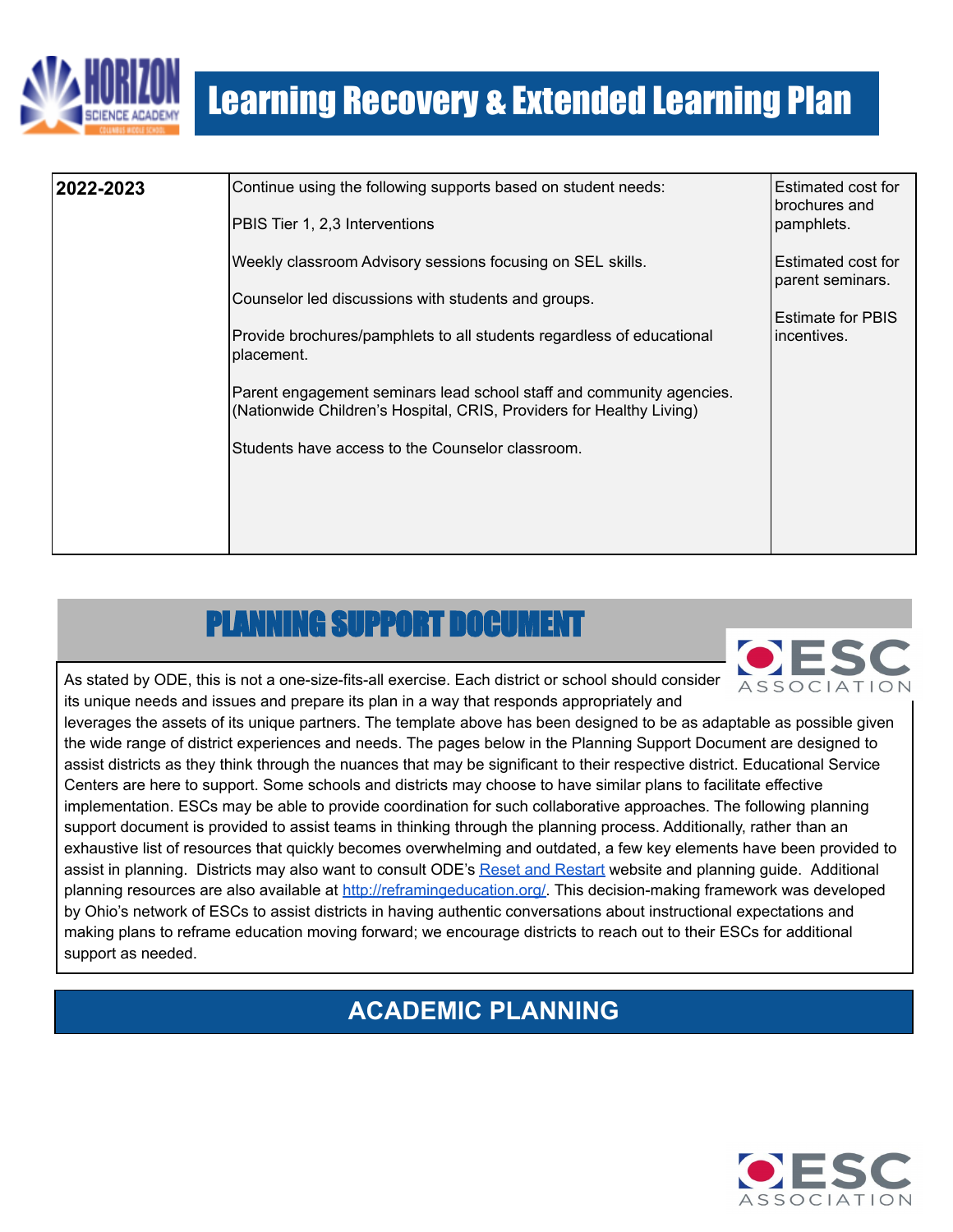

|                                                       | How will instructional needs be determined?                                                                                                                                                                                                                                                                                                                                                                                                                                                                                                                                                                                                                                                                                                                                                                                                                                                                                                                                                                                                                                                                                                                                                                                                                                                                                                                                                                                                                                                                                                                                                                                                                                                                                                                                                                                                                                                                                                                                    |
|-------------------------------------------------------|--------------------------------------------------------------------------------------------------------------------------------------------------------------------------------------------------------------------------------------------------------------------------------------------------------------------------------------------------------------------------------------------------------------------------------------------------------------------------------------------------------------------------------------------------------------------------------------------------------------------------------------------------------------------------------------------------------------------------------------------------------------------------------------------------------------------------------------------------------------------------------------------------------------------------------------------------------------------------------------------------------------------------------------------------------------------------------------------------------------------------------------------------------------------------------------------------------------------------------------------------------------------------------------------------------------------------------------------------------------------------------------------------------------------------------------------------------------------------------------------------------------------------------------------------------------------------------------------------------------------------------------------------------------------------------------------------------------------------------------------------------------------------------------------------------------------------------------------------------------------------------------------------------------------------------------------------------------------------------|
| <b>Determining</b><br><b>Academic</b><br><b>Needs</b> | Possible/Optional item(s) to consider:<br>Performance on tests (e.g., district assessments, statewide tests, ACTs, etc.); (Districts will<br>not have statewide achievement data until after the end of the school year and may need to<br>identify assessment tools to identify gaps.)<br>How will districts determine impacted/vulnerable populations?<br>$\bullet$<br>How will districts/schools combat barriers for disengaged students?<br>What opportunities were missed due to the inability to access programming? Can any of<br>these opportunities be reinstated in the summer or next school year? (Districts are<br>encouraged to consider this question through an equity lens for student populations--<br>Students with Disabilities, English Language Learners, Gifted Students, All Learners, etc.)<br>Access to key opportunities (e.g., advanced mathematics, physics, higher education,<br>$\bullet$<br>interventions, etc.) may have been lost due to the pandemic.<br>Attainment (e.g., high school diploma, college degree, employment)<br>$\bullet$<br>What essential elements of determining instructional needs are already in place?<br>٠<br><b>District MTSS Process and Universal Screeners</b><br>$\bullet$<br>Use of/Alignment with the OIP/DLT/BLT/TBT process to determine; What do students need to<br>$\bullet$<br>know? How do we know if they've learned it? How do we intervene for those students who<br>have not learned it? How do we extend other opportunities for those students who have<br>learned it?<br>Gap Analysis for ELA, Math, Science, and Social Studies<br>٠<br>Prioritize Literacy and Math<br><b>Prioritized Standards</b><br>Supports for IEPs/Compensatory Services, Written Education Plan (WEP) adjustments, etc.<br>Rising Kindergarteners (These students have spent a significant portion of their life in a<br>pandemic environment. What needs might they have as they enter Kindergarten in Fall<br>2021?) |
| Filling<br><b>Academic Gaps</b>                       | How will academic gaps be filled?<br>Possible/Optional item(s) to consider:<br>Existing processes and supports<br>Partnerships (ESC, libraries, museums, after-school programs, civic organizations,<br>pre-school providers, etc.)<br>MTSS processes<br>Effective district-wide/school-wide leadership teams focusing on achievement gaps<br>Data-based decision-making - How will achievement gaps be addressed in BLTs and TBTs?<br>$\bullet$<br>Will measurable objectives be required? Or will these be supplemental offerings that the<br>$\bullet$<br>parent/guardian may choose to have their student participate in and benefit from?<br>What happens with students who do become proficient?<br>$\bullet$<br>Triage plans for Seniors/Credit Recovery Options for HS<br>$\bullet$<br>Supports for IEPs/Compensatory Services, Written Education Plan (WEP) adjustments, etc.<br>٠<br><b>Student Success Plans</b><br>Personalized learning opportunities<br>$\bullet$<br>Clear instructional plans have been created with prioritized standards<br>$\bullet$<br>Clear instructional plans have been communicated with staff, parents, and other stakeholders<br>Cross grade-level communication<br>Coordination with relevant partners to support Literacy, Math, and SEL - ESCs, tutors, etc.<br>Who, When, HowCohorts, Family PODs, Layout, and Delivery<br>How do we ensure at-risk students are taking advantage of the opportunities?                                                                                                                                                                                                                                                                                                                                                                                                                                                                                                                           |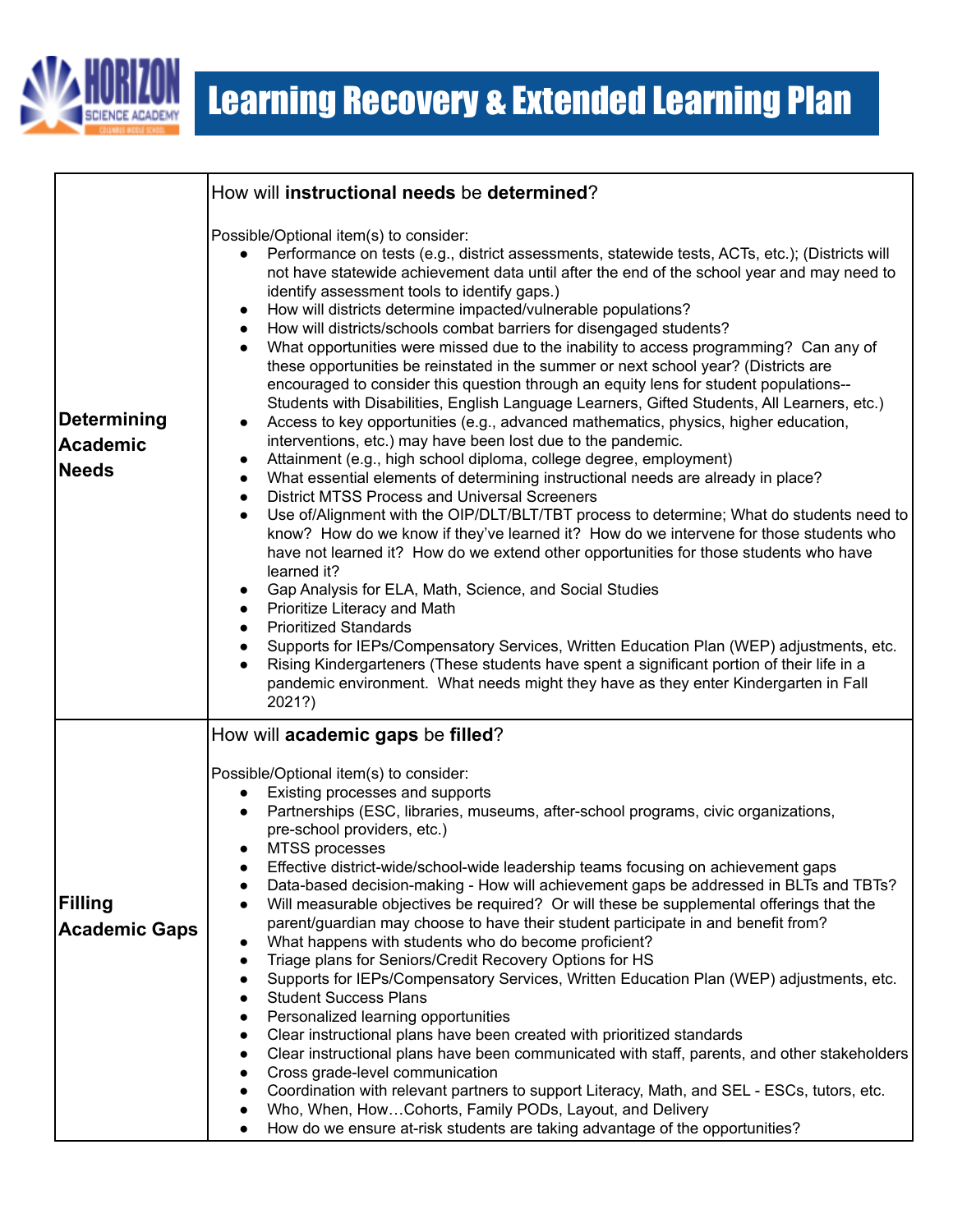

|                                 | How can disengaged students be reengaged?<br>$\bullet$<br>How can ESC Family and Community Partnership Liaisons support this work with vulnerable<br>student populations including but not limited to disengaged students?<br>What steps will be taken to remove/overcome barriers that may be associated with the "Gap"<br>$\bullet$<br>Filling Approaches" (transportation to tutoring, no data to track/identify specific student<br>needs, funding concerns to support approaches, etc.)? |
|---------------------------------|-----------------------------------------------------------------------------------------------------------------------------------------------------------------------------------------------------------------------------------------------------------------------------------------------------------------------------------------------------------------------------------------------------------------------------------------------------------------------------------------------|
| <b>IDetermine</b><br>Competency | What method(s) will be used to <b>determine competency</b> for pandemic learning?<br>Possible/Optional item(s) to consider:<br>Develop and communicate a plan for determining competency (grading and assessments,<br>grade-level advancement)<br>Develop and communicate a plan for promoting students vs. retention<br>Consider equity of practices, long-term consequences, social/emotional factors                                                                                       |
| Resource<br> Link(s):           | <b>What Works Clearinghouse</b><br>Priority Math, Reading and Writing Standards<br>Determination of Student Educational Needs<br><b>Exceptional and At-Risk Youth</b><br>District & Building Level Educational Considerations & Planning<br><b>Teacher Level Educational Considerations and Planning</b><br><b>Non-Building Based Learning Opportunities</b><br><b>Ohio Improvement Process</b>                                                                                               |

| <b>SOCIAL &amp; EMOTIONAL NEEDS</b>                |                                                                                                                                                                                                                                                                                                                                                                                                                                                                                                                                                                                                   |
|----------------------------------------------------|---------------------------------------------------------------------------------------------------------------------------------------------------------------------------------------------------------------------------------------------------------------------------------------------------------------------------------------------------------------------------------------------------------------------------------------------------------------------------------------------------------------------------------------------------------------------------------------------------|
| Determining<br>Social<br>Emotional<br><b>Needs</b> | How will social and emotional needs be determined?<br>Possible/Optional item(s) to consider:<br>District MTSS Process and SEL Screeners<br><b>Student Wellness and Success Plans</b><br>Integrate, coordinate, and align with relevant partners to support this work including ESCs,<br>$\bullet$<br>SSTs, ADAMHS boards, key health care, behavioral health, social services and cultural<br>partners.<br>How can ESC Family and Community Partnership Liaisons support in this area?<br>$\bullet$<br>Are there prevention services/opportunities available through ADAMS and ESCs?<br>$\bullet$ |
|                                                    | How will social and emotional needs be addressed?                                                                                                                                                                                                                                                                                                                                                                                                                                                                                                                                                 |
| Addressing                                         | Possible/Optional item(s) to consider:                                                                                                                                                                                                                                                                                                                                                                                                                                                                                                                                                            |
| <b>Social and</b>                                  | MTSS processes                                                                                                                                                                                                                                                                                                                                                                                                                                                                                                                                                                                    |
| <b>Emotional</b>                                   | Alignment to existing Wellness Plans<br>$\bullet$<br>Alignment to existing Student Success Plans                                                                                                                                                                                                                                                                                                                                                                                                                                                                                                  |
| Needs                                              | Triage plans                                                                                                                                                                                                                                                                                                                                                                                                                                                                                                                                                                                      |

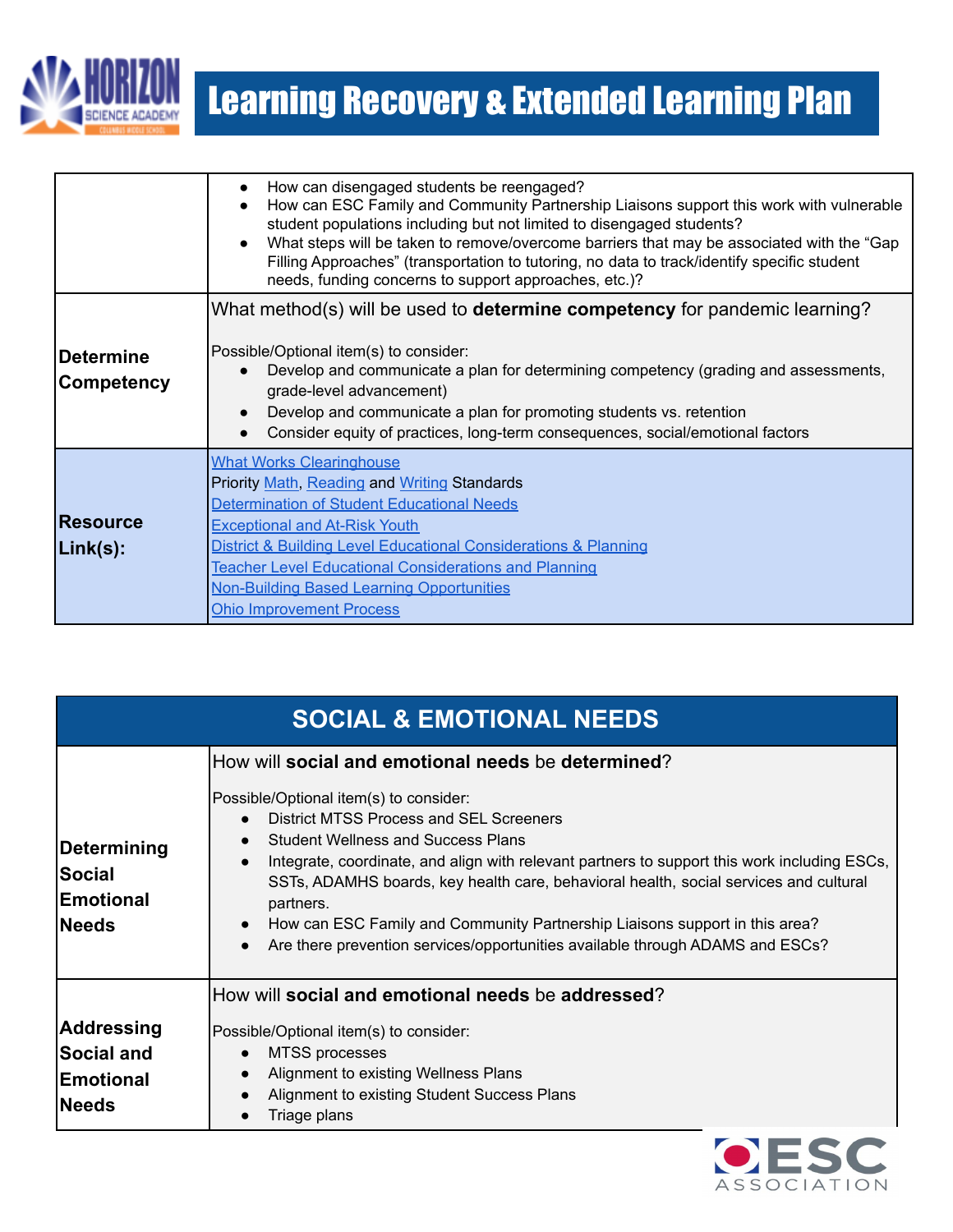

|                                | Integrate, coordinate, and align with relevant partners to support this work including ESCs,<br>SSTs, ADAMHS boards, key health care, behavioral health, social services and cultural<br>partners.<br>Comprehensive Support for Students - screen for social and medical services (work with<br>$\bullet$<br>community agencies), identify students who need instructional support (mentors, tutors,<br>peer support, etc.) |
|--------------------------------|-----------------------------------------------------------------------------------------------------------------------------------------------------------------------------------------------------------------------------------------------------------------------------------------------------------------------------------------------------------------------------------------------------------------------------|
| <b>Resource</b><br>$Link(s)$ : | Panorama Equity Guide to Student Learning Loss<br><b>CASEL Online SEL Assessment Guide</b><br><b>Ohio's K-12 Social &amp; Emotional Learning Standards</b><br>INFOhio's Educator Tools Curriculum Library (filter for "Social Emotional Learning" under Subject)<br><b>Ohio's Whole Child Framework</b>                                                                                                                     |